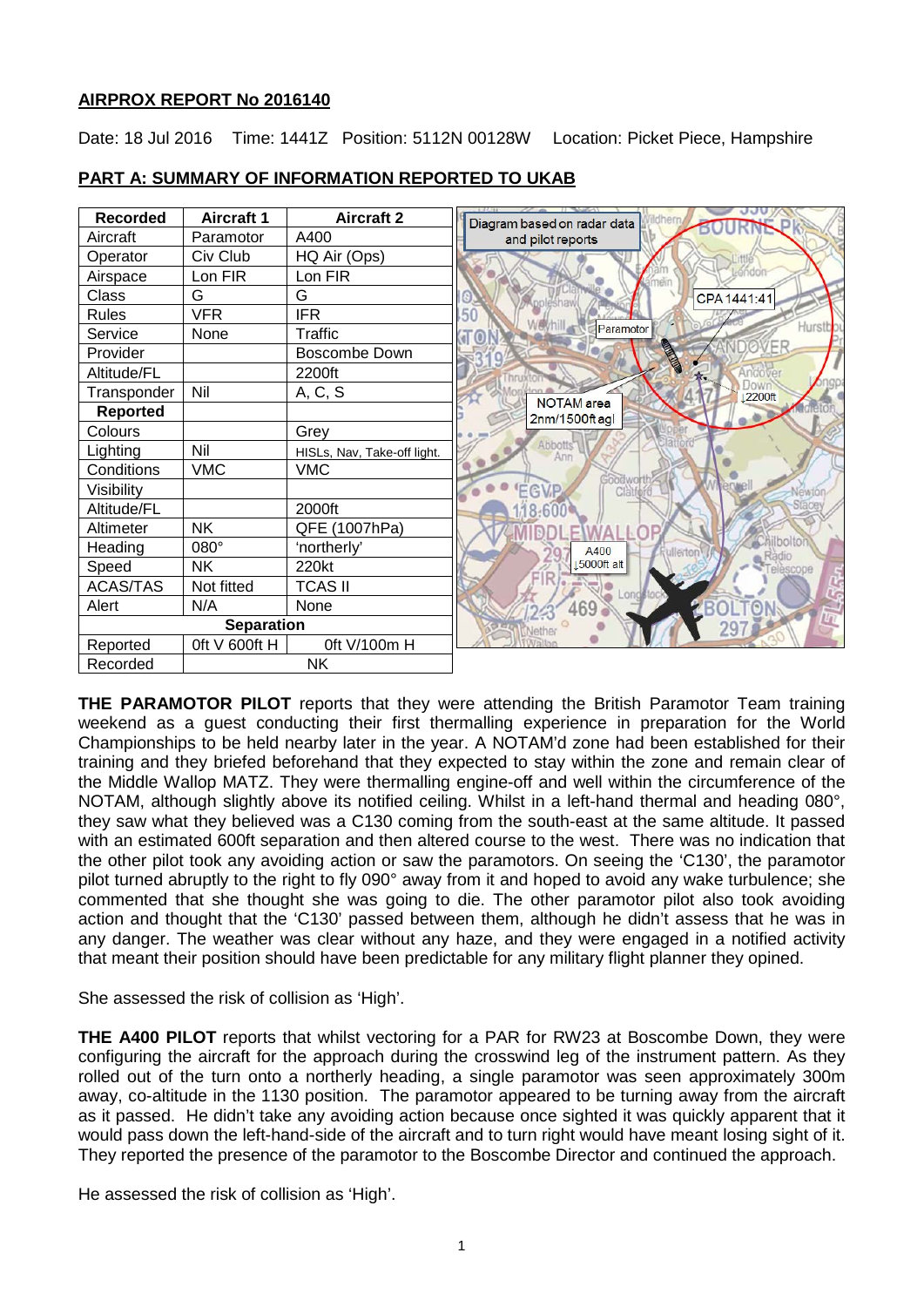**THE BOSCOMBE DIRECTOR** reports that the A400 was receiving a Traffic Service in the radar pattern for an instrument approach. When it was late downwind, she gave Traffic Information on an intermittent contact, which, although not displaying SSR, she could see on the PAR radar was indicating well below. The A400 pilot then reported that a paraglider had just flown down his lefthand-side. Nothing was immediately apparent on the radar, but a few moments later an intermittent contact displayed in the vicinity of the reported position of the paraglider. She tried to maintain track ident on it ready for the A400's next approach because the danger area to the north of Boscombe, and Netheravon were active, precluding a right-hand pattern. However, on climb-out, the A400 pilot requested a northerly pattern and reported that there were numerous paragliders on the approach centreline. She therefore negotiated a turn back through the overhead for the following pattern. Once again, the A400 encountered a further paraglider on the nose and requested to deviate from her vectors. An Airprox was not reported on frequency at the time.

She perceived the severity of the incident as 'Medium'.

**THE BOSCOMBE SUPERVISOR** reports that he did not witness the first radar controlled approach by the A400. But he was made aware of the conflicting traffic within the local airspace and so monitored the second approach, during which he witnessed the difficulty that the conflicting traffic was causing the Director. Most of the conflicting traffic was not IFF equipped, or in communication with Boscombe ATC.

#### **Factual Background**

The weather at Boscombe Down was recorded as follows:

METAR EGDM 181350Z 23003KT 9999 FEW040 27/17 Q1021 BLU NOSIG=

The NOTAM issued is reproduced below:

```
(H4202/16 NOTAMN
Q) EGTT/QWGLW/IV/M /W /000/020/5113N00127W002
A) EGTT B) 1607180624 C) 1607192030
E) PARAMOTORING ACTIVITY IN LOW FLYING AREA 1A WILL TAKE PLACE
WI 2NM RADIUS OF PSN 511306N 0012649W, (PICKET PIECE, HAMPSHIRE).
MAX HEIGHT 1500FT AGL. CTC
                           Phone No. Deleted16/07/043/LFBC
F) SFC G) 1970FT AMSL)
```
Relevant portions of the tape transcripts between Boscombe Director and BDN52 are below:

| <b>From</b> | To   | <b>Speech Transcription</b>                                                                            |          |
|-------------|------|--------------------------------------------------------------------------------------------------------|----------|
| Dir         | A400 | {A400 c/s} set Boscombe QFE 1-0-0-7.                                                                   |          |
| A400        | Dir  | Set Boscombe QFE 1-0-0-7, {A400 c/s}.                                                                  |          |
| Dir         | A400 | {A400 c/s} descend to height 2500ft.                                                                   |          |
| Dir         | A400 | {A400 c/s}, continue descent to height 2000ft, cockpit checks, report complete.                        |          |
| A400        | Dir  | Descend to 2000, {A400 c/s}                                                                            |          |
| A400        | Dir  | {A400 c/s}, checks to come, happy for vectors.                                                         |          |
| Dir         | A400 | {A400 c/s}.                                                                                            |          |
| Dir         | A400 | {A400 c/s}, intermittent contact right 1 o'clock, 5 miles, crossing right-left, no height information. |          |
| A400        | Dir  | A400 $c/s$ .                                                                                           |          |
| Dir         | A400 | {A400 c/s}, that track is indicating well below on PAR.                                                |          |
| A400        | Dir  | And {A400 c/s}, just had a paraglider in this vicinity, just passpassed out left hand side.            |          |
| Dir         | A400 | {A400 c/s}, roger, the previous reported traffic is in your right 1 o'clock, at 1 and a half miles,    |          |
|             |      | now, um, crossing right-left, indicating well below on PAR.                                            |          |
| A400        | Dir  | {A400 c/s}, yeah, looks like a few paragliders in this vicinity.                                       | 14.41.58 |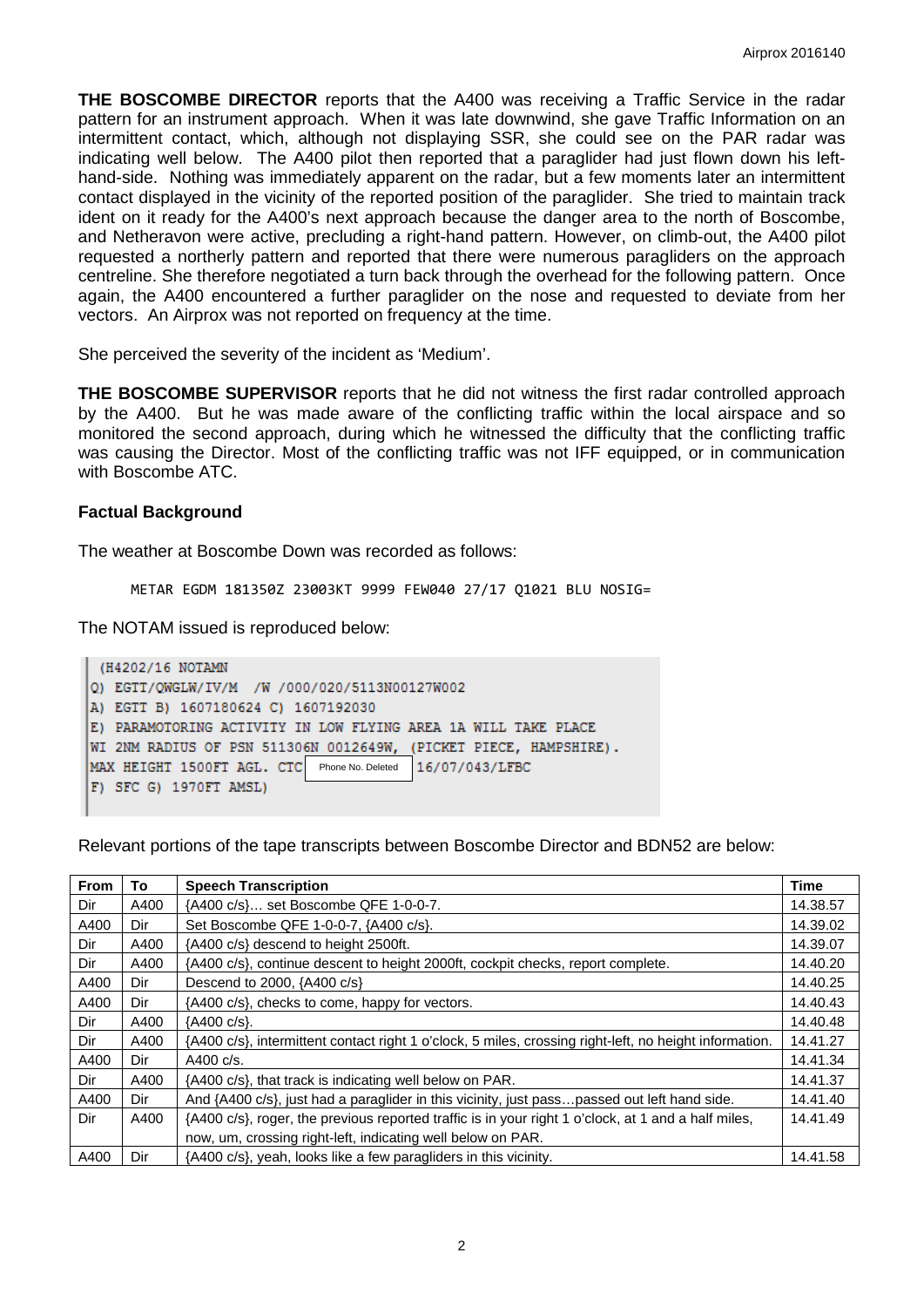The A400 was cleared by Boscombe Director to descend from 5000ft to 2500ft QFE 1007 hPa initially, and then further cleared to 2000ft. However, at the time that he flew over the paramotor activity he was at 2200ft QFE, the equivalent of 2600ft amsl. The paramotor did not display on the radar replay.



Figure 1 – 1441:40 A400 squawking 2605, paramotor not visible.

### **Analysis and Investigation**

### **Military ATM**

The A400 pilot reported during vectoring for a PAR to RW23 that he saw a single paramotor pass approximately 100m down the left-hand side at the same altitude. The pilot reported that the paramotor appeared to be turning away.

The controller reported that the A400 was under a Traffic Service and, when it was late downwind in the instrument pattern, called an intermittent contact to the aircraft. Using the PAR console, the controller ascertained that this contact was indicating well below and the tape transcript correlates this information. Shortly after, the A400 pilot reported the paramotor to the controller. The controller reported nothing showing immediately on radar but a short time afterwards an intermittent contact appeared.

The prime barrier in this incident for the A400 pilot was 'see and avoid'. A paramotor would be unlikely to show on radar due to its limited refractive area and material and its low speed, which may have been below the threshold for display. Without any form of conspicuity on the paramotor, the controller would have been unlikely to have seen any permanent contact, and in this case the contact could quite easily have not been present on the display. A NOTAM was active that day for paramotor activity at Picket Piece (close vicinity to the Airprox location), but no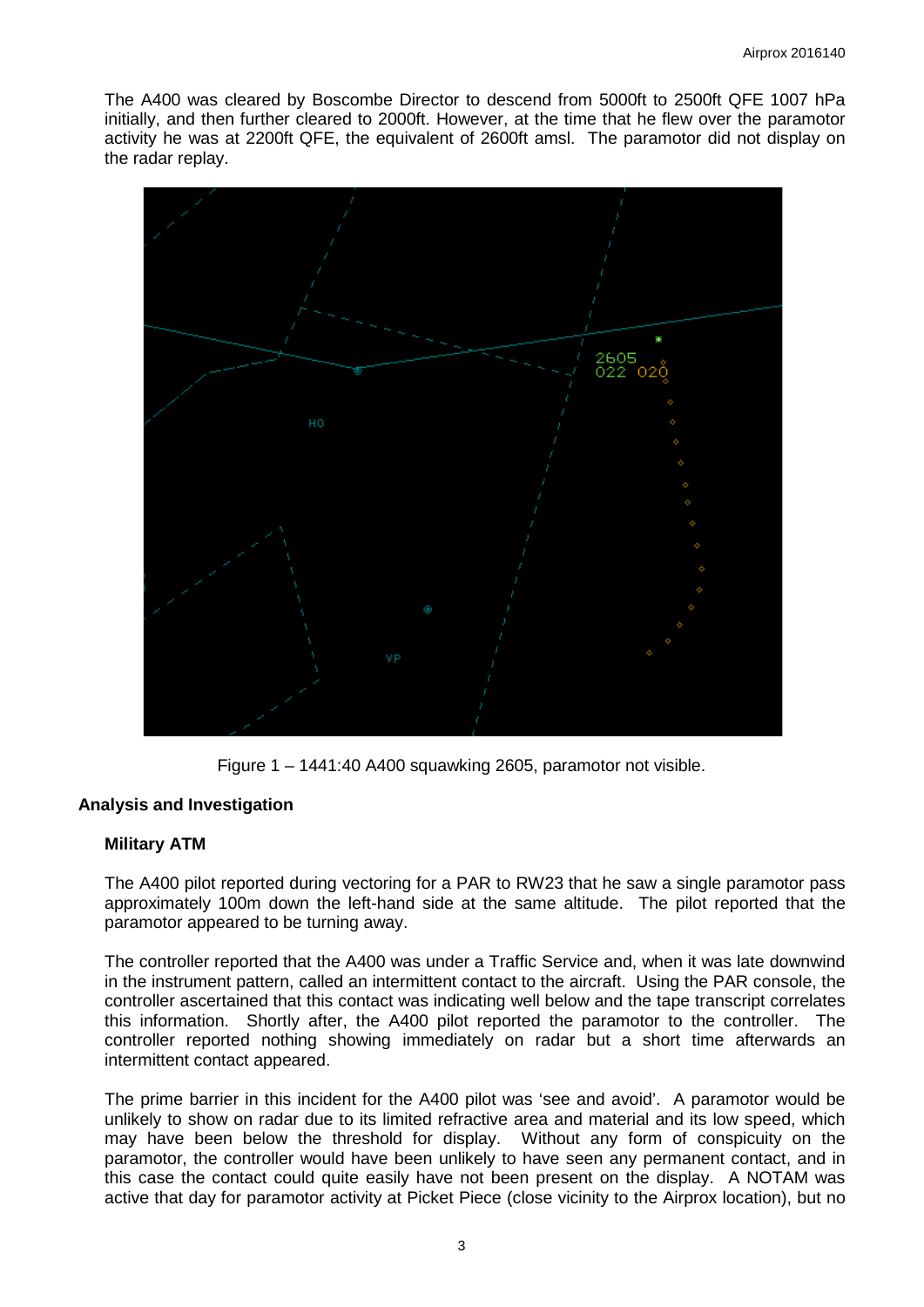consultation or discussion about the NOTAM is known to have occurred between any parties involved. Subsequent discussion with the unit indicated that the NOTAM was plotted (in the briefing room) on the day, and the controller would have been briefed about local active NOTAMs before taking position.

On subsequently speaking with the paramotor operator, it transpired that they were conducting rehearsals for a competition with 2 paramotors in the air at the time. The location is not routinely used for multiple launches and the NOTAM was issued due to the type (competition practice) and increased paramotor activity. The operator indicated that they were unaware of the proximity of Picket Piece to the Boscombe Down radar training circuit, and would be open to future engagement with Boscombe Down ATC; this has since been facilitated via email.

### **UKAB Secretariat**

The paramotor and A400 pilots shared an equal responsibility for collision avoidance and not to operate in such proximity to other aircraft as to create a collision hazard. If the incident geometry is considered as overtaking then the paramotor pilot had right of way and the A400 pilot was required to keep out of the way of the other aircraft by altering course to the right<sup>[1](#page-3-0)</sup>. A paramotor is defined as a glider under ANO 2009 Article 255 [the regulations in force at the time]; therefore, if the geometry is considered as converging then the A400 pilot was required to give way.

### **Comments**

### **HQ Air Command**

The most positive thing to come from this event is that the paramotor operators and Boscombe Down have now established communication such that they can increase awareness of possible conflicting activities in the future. Good communication should help inform other airspace users that activity could extend beyond the area indicated on the NOTAM warning. However, on the day, both aircraft were in Class G airspace and since the paramotor does not carry any electronic conspicuity equipment and they only rarely paint on primary radar, the only barrier remaining was see-and-avoid.

### **Summary**

 $\overline{\phantom{a}}$ 

An Airprox was reported when a Paramotor and an A400 flew into proximity at 1441 on Monday 18<sup>th</sup> July 2016. Both pilots were operating under VFR in VMC, the A400 pilot in receipt of a Traffic Service from Boscombe. The Paramotor was not receiving an ATS.

# **PART B: SUMMARY OF THE BOARD'S DISCUSSIONS**

Information available consisted of reports from the pilots of both aircraft, transcripts of the relevant RT frequencies, radar photographs/video recordings, reports from the air traffic controllers involved and reports from the appropriate ATC and operating authorities.

The Board first commended the paramotor event organising authority for their pre-planning and issuing of a NOTAM. However, observing that the NOTAM was a warning of the activity only and not an avoidance area, members wondered whether they had thought that this might afford them greater protection than it in fact did. They also wondered why the NOTAM had not extended high enough to encompass all of the event's activities given that the paramotor involved in the Airprox was operating approximately 600ft above its level, and what amount of thought had gone into liaison with other airspace users in the area given that it appeared that the paramotors involved did not realise that their event was taking place underneath an active traffic pattern on the extended centreline of Boscombe Down. Some members thought it possible that the Paramotor pilots were not likely to be aware of how their activity would affect the Boscombe instrument pattern, but others thought that

<span id="page-3-0"></span><sup>1</sup> SERA.3210 Right-of-way (c)(3) Overtaking.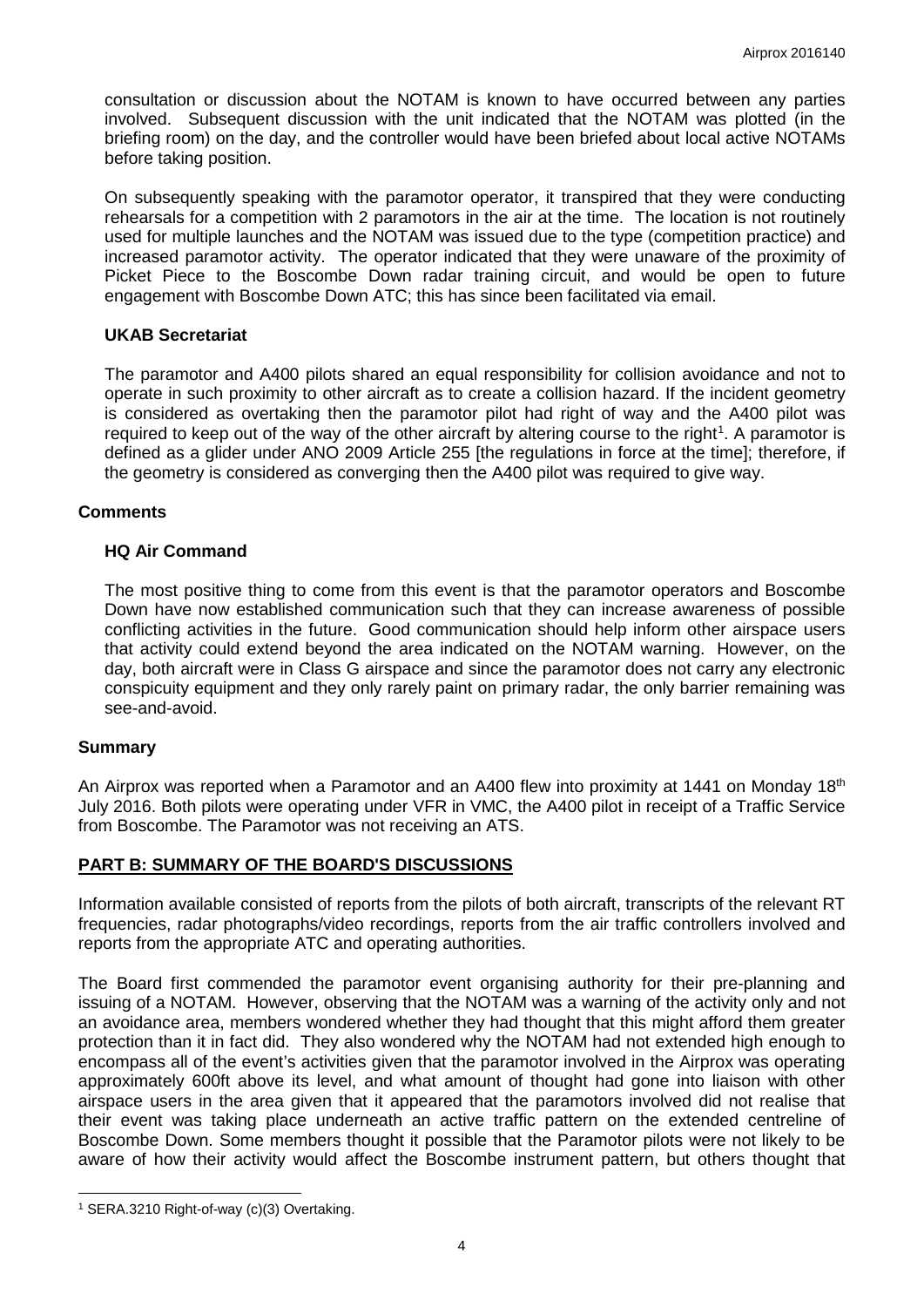most aviators should know that activity 10nms on the extended centreline of an airfield up to an altitude of nearly 2000ft would likely cause an issue for IFR traffic.

Ultimately, see-and-avoid was the only remaining barrier available to the paramotor pilots, and the Board noted that although they did see the A400 in time to manoeuvre out of the way to some extent, the ability of a paramotor to effectively 'avoid' was extremely limited due to its dynamics compared to a rapidly approaching aircraft. A member of the Board with paragliding experience also commented that there was a very real risk from wake turbulence causing an accident, as much as from collision itself. As such, the Paramotor pilot's concerns about the risk posed were justified, and the speed of the paramotor would have precluded getting out of the way any faster than it did. All of this pointed to the need for effective deconfliction of such activities from other aircraft rather than relying on dynamic avoidance, and the Board were heartened to hear that the paragliding organisers had now established an effective liaison link with the local airfields.

Turning to the A400 pilot's actions, the Board opined that he should have been aware of the NOTAM as part of his pre-flight planning and briefing, and could therefore have probably anticipated that paramotors might be operating not only within but around its extremities. The Board noted that the NOTAM was active up to 1500ft agl, and although the A400 was above it whilst descending to 2000ft on the Boscombe Down QFE (approx. 2400ft amsl), members noted that the NOTAM was unusual in that it stated its top height as 1500ft agl in the main text. Although it also stated later that this equated to 1970ft amsl, they thought that this could easily have been overlooked such that the A400 pilot might have thought he was further above the NOTAM than he was whilst flying in the Boscombe Down radar pattern. Turning to the dynamics of the incident itself, and noting that the A400 pilot saw the paramotor as he rolled out onto a base leg heading, the Board thought that he had probably seen it as soon as he could reasonably be expected, particularly due to its likely small cross-section and effectively stationary crossing rate due to its low speed. Although he had had enough time to assess that it was going away, and that maintaining track was perceived to be the best action, the A400 pilot only had 2-3 secs between first sighting the paramotor and it passing his aircraft, and was therefore unlikely to have been able to materially change the separation anyway had he attempted to manoeuvre. The Board noted that although the A400 was fitted with TCAS, the paramotor did not have a CWS or a transponder and so prior warning from the electronic conspicuity barrier was not available to the A400 pilot. Furthermore, the paramotor did not present a solid radar contact (due either to lack of radar cross-section, or because of the radar display's speed filters). As a result, even though he was receiving a Traffic Service, ATC were not able to pass conclusive Traffic Information to him, rendering another barrier ineffective. Ultimately, members noted that it was for the A400 pilot to give way to the paramotor (the paramotor qualifies as a glider under ANO rules), but he could only do so once he had seen it or been informed specifically about its presence.

Finally, the Board looked at the actions of the Air Traffic Controller. Members noted that the NOTAM was available to view in the air traffic briefing room, but the Board did not know whether it had been plotted on the radar screen, or whether the controller had fully assimilated the risk to the radar pattern. Some members wondered whether the radar pattern height or geometry could have been changed for the duration of the paramotor activity, but air traffic members quickly advised that this was not as easy as first seems, and can cause other unforeseen problems with extended or foreshortened patterns affecting different airfields and ground obstacles. Furthermore, noting the proximity of the danger areas to the north and south of Boscombe Down, they opined that ATC were already fairly restricted in options without adding further complications. Notwithstanding, the Board were left with the feeling that Boscombe Down ATC had not done all that they could have to mitigate the presence of the NOTAM and its impact on their radar pattern once they had become aware of its existence. In this respect, some members thought that had the controller assimilated the full details of the NOTAM he could have given the A400 pilot generic Traffic Information on the NOTAM and associated likely paramotor activity before the A400 turned base leg, albeit they also noted that the paramotors did not show on his radar (other than the fleeting contact on PAR) and therefore precise Traffic Information could not be given. However, with a contact number printed on the NOTAM, ultimately the Board thought it disappointing that no-one from Boscombe ATC had contacted the paramotor operators beforehand. That said, they were heartened to hear that contact had been made subsequent to this incident to ensure that future liaison should take place.